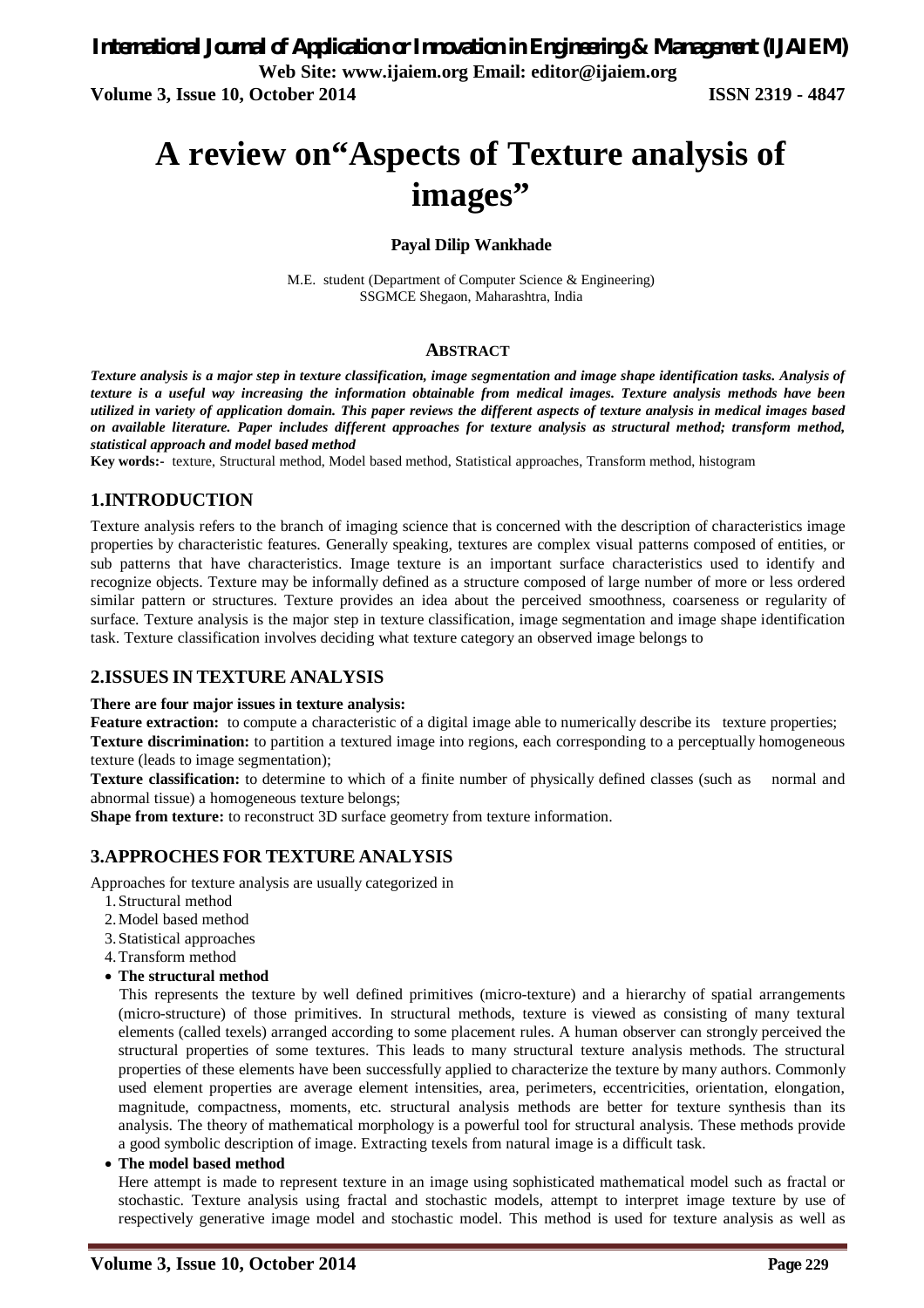# *International Journal of Application or Innovation in Engineering & Management (IJAIEM)* **Web Site: www.ijaiem.org Email: editor@ijaiem.org Volume 3, Issue 10, October 2014 ISSN 2319 - 4847**

texture discrimination. In practice, the computational complexity arising in the estimation of stochastic model parameter is a primary problem. It is not suitable for describing local image texture.

**The statistical approaches**

 In statistical methods, texture is described by a collection of statistic of selected features. In contrast to structural method statistical approaches do not attempt to understand explicitly the hierarchical structure of texture. Instead, they represent the texture indirectly by the non- deterministic properties that govern the distributions between the gray levels of an image. Statistics are broadly classified into first order, second order and higher order statistics. The most popular second order statistical features for texture analysis are derived from so called co-occurrence matrix. They were demonstrated to feature a potential for effective texture discrimination in biomedical images. These methods normally achieve higher discrimination indexes than structural or transform method. This approach is more general and easier to compute and used more often in practice. This method is widely used for medical applications

#### **Transform method-**

 Transform method of texture analysis such as Fourier, Gabor and wavelet transform represents the image in a space whose coordinate system has an interpolation that is closely related to characteristics of texture. Gabor filter provide mean for better spatial localization; however, their usefulness is limited in practice because there is usually no single filter resolution at which one can localize a spatial structure in natural textures. Compared with Gabor transform the wavelet transforms feature several advantages-varying the spatial resolution allow it to represents textures at the most suitable scale also there is no wide range of choices for wavelet function, so one is able to choose wavelets, best suited for texture analysis in specific applications. They make wavelet transform attractive for texture segmentation. The wavelet transform is most widely used because of the ease with which it may be adjusted to the problem in a question. Method based on Fourier transform performs poorly in practice, due to its lack of spatial localization. The problem with wavelet transform is that it is not translocation invariant.

# **4.FEATURE SELECTION**

- Choosing most effective features for class separability
- Strongly skewed features are rejected; strongly correlated features are rejected. Discriminatory analysis is used to select the most discriminating features
- The most desirable line of approach is to pay a lot of attention in choosing image features so that the classes are linearly separable. In other words, careful feature selection followed by a simple classifier is much more preferable than a quick feature selection stage followed by a carefully designed classifier.

# **5.TEXTURE DISCRIMINATION AND SEGMENTATION**

The reported segmentation methods are based on

- estimation theory
- split-and-merge
- Bayesian classification
- probabilistic relaxation iterative approach for using context information to reduce
- local ambiguities
- clustering
- artificial neural network

The techniques for texture segmentation can be classified to be either supervised 1989a, or unsupervised based on whether the number of textures contained in the image is known in advance or not.

# **6.TEXTURE PARAMETER**

- 1.Histogram (statistical class)
- 2.Absolute gradient (statistical class)
- 3.Run length matrix (statistical class)
- 4.Co-occurrence matrix (model class)
- 5.Auto-regressive model (transform class)
- 6.Wavelets

#### **1. Histogram**

The histogram of an image is the count of how many pixels in the image possess a given grey-level value. From the histogram many parameters may be derived, such as its mean, variance and percentiles. The mean of the histogram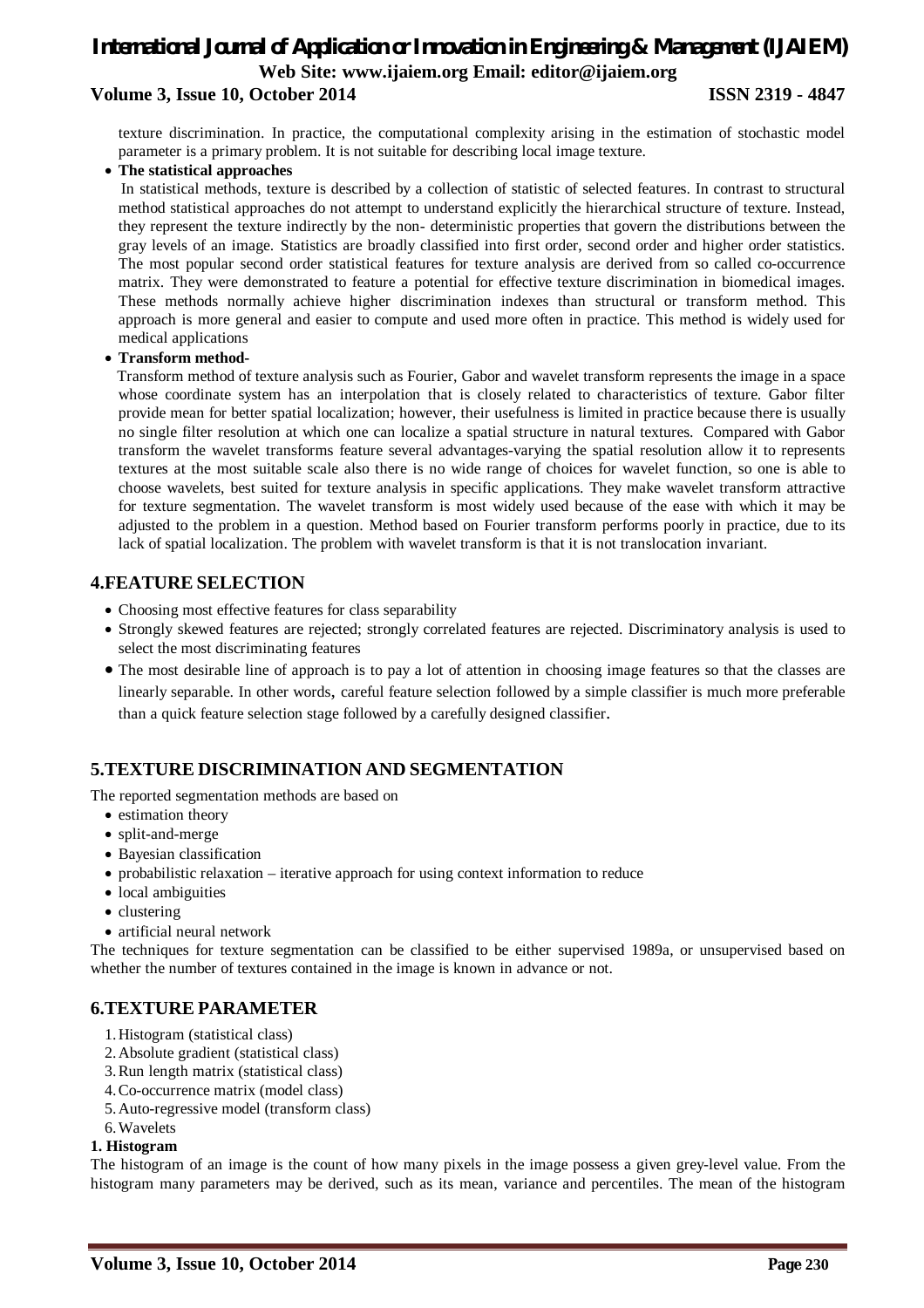# *International Journal of Application or Innovation in Engineering & Management (IJAIEM)* **Web Site: www.ijaiem.org Email: editor@ijaiem.org**

# **Volume 3, Issue 10, October 2014 ISSN 2319 - 4847**

gives us the mean grey-level value of the image. The variance is a measure of how far from the mean the grey-level values in the image are distributed.

#### **2. Absolute gradient**

The gradient of an image measures the spatial variation of grey-level values across the image. Examples of texture parameters that may be computed from the absolute gradient are, again, its mean and its variance. The absolute gradient mean will thus be a measure of the mean grey-level variation across the image, and its variance a measure of how far from the mean these variations are.

#### **3. Run length matrix**

The run-length matrix is a way of searching the image, always across a given direction, for runs of pixels having the same grey-level value. Many different run-length matrices may be computed for a single image, one for each chosen direction. In practice normally 4 matrices are computed, for the horizontal, vertical, and two diagonal directions. Some parameters that may be computed from the run-length matrix are the fraction of image in runs and the short-run emphasis. The fraction of image in runs is a measure of the percentage of image pixels that are part of any of the runs considered for the matrix computing, and the short-run emphasis is a measure of the proportion of runs occurring in the image that have short length.

#### **4. Co-occurrence matrix**

The co-occurrence matrix is a technique that allows for the extraction of statistical information from the image regarding the distribution of pairs of pixels. Since the co-occurrence matrix analyzes the grey-level distribution of pairs of pixels, it is also known as the second-order histogram. Examples of parameters computed from the co-occurrence matrix are the contrast and the entropy.

#### **5. Auto-regressive model**

The auto-regressive model assumes a local interaction between image pixels in that the pixel grey-level value is a weighted sum of the grey-level values of the neighboring pixels. In simpler words it is a way of describing shapes within the image, by finding relations between groups of neighboring pixels. The auto-regressive parameters are simply the set of weights used to establish these relations.

### **7.WAVELETS**

Wavelets represent a technique that analyzes the frequency content of an image within different scales of that image. This analysis yields a set of wavelet coefficients corresponding to different scales and to different frequency directions. When computing the wavelet transform of an image, we associate to each pixel a set of numbers (the wavelet coefficients) which characterize the frequency content of the image at that point over a set of scales. From these coefficients we can compute texture parameters. An example of a wavelet-derived parameter is the wavelet energy associated with a given scale and direction, so this parameter measures the frequency content of the image on a given scale and in a given direction The effect of external factors on some texture parameters must be taken into consideration before using texture analysis techniques

# **8.APPLICATION**

Texture analysis has played an important role in several medical applications. In general, the applications involve the automatic extraction of features from the image which is then used for a variety of classification tasks, such as distinguishing normal tissue from abnormal tissue. Applications of texture analysis may include segmentation of anatomical structures, diagnosis of skeletal muscle dystrophy, Differentiation between healthy and pathological tissue in human brain, cervix lesions classification, etc.

# **9.CONCLUSION**

I have described here the aspects of texture analysis in medical images. Although many papers have been published on texture analysis, the definition of texture is still an open issue. The definition of texture will strongly affect the choice of texture analysis methods.

#### **REFERENCES**

- [1] "G. Castellano\*, L. Bonilha, L.M. Li, F. Cendes". "Review Texture analysis of medical images" "Andrzej Materka and Michal Strzelecki", "Texture analysis method –A review"
- [2] "William Henry Nailon", "Texture Analysis Methods for Medical Image Characterisation"
- [3] "Jianguo Zhang, Tieniu Tan", "Brief review of invariant texture analysis methods"
- [4] "Mona Sharma, Markos Markou, Sameer Singh", "Evaluation of texture methods for image analysis"
- [5] "Zhenhua Guo, Lei Zhang, David Zhang and Su Zhang" "Rotatio,n invariant texture classification using LBP variance(LBPV)with directional statistic features"
- [6] "Michael S. Landy, Norma Graham", "Visual Perception of Texture"